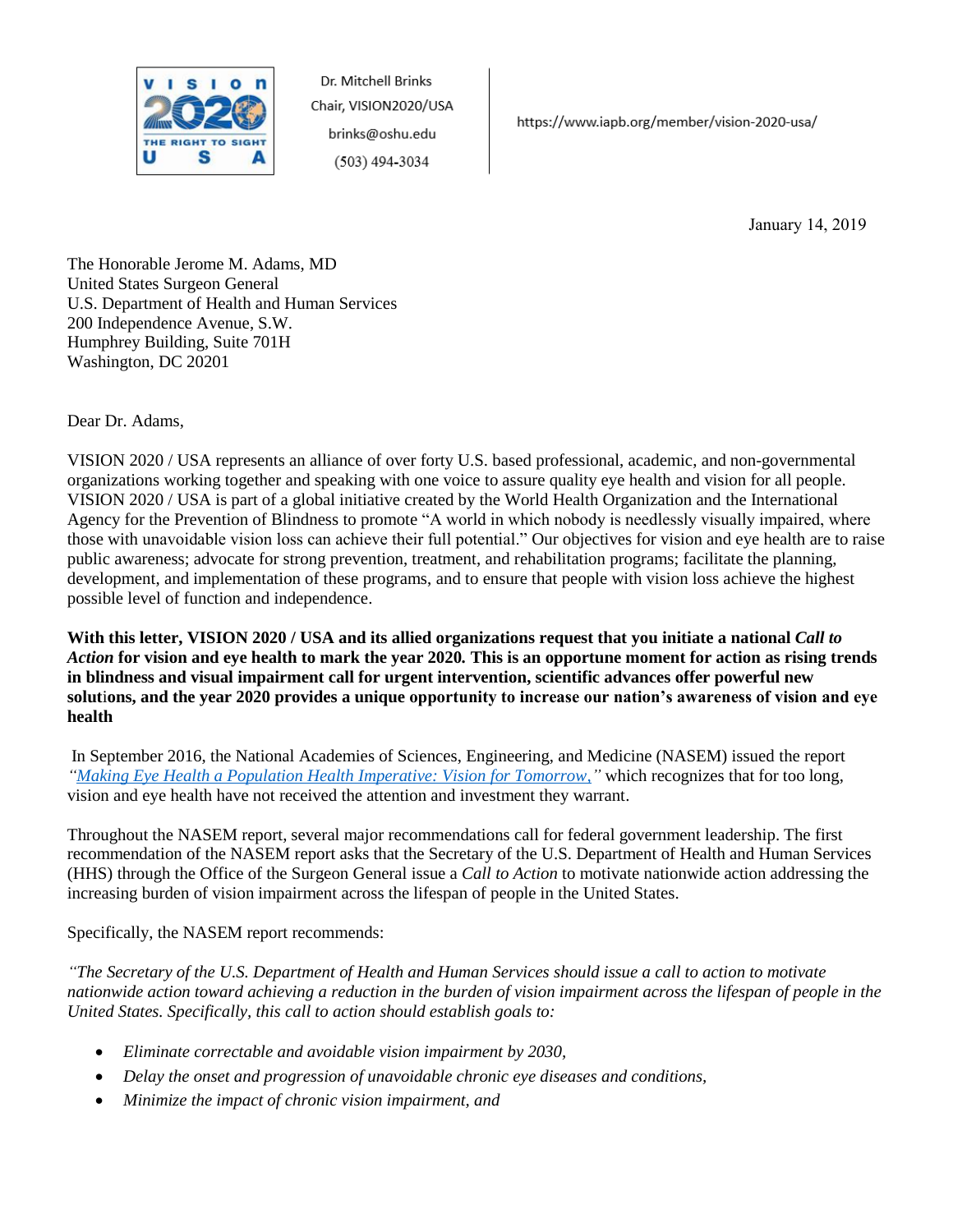

*Achieve eye and vision health equity by improving care in underserved populations"*

This recommendation specifically highlights the role of the Surgeon General in bringing forth a *Call to Action* to publicize the public health problem, detail a vision statement, and provide goals and key actions.

The burgeoning impact of vision loss our country faces demands an urgent response**.** A *Call to Action* will launch broad multi-sector action that will increase public awareness, improve surveillance, clarify the disability and financial cost from vision loss, help standardize public health and clinical practice, and ultimately, ensure that all people enjoy the lifelong benefits of healthy eyes and clear sight.

# **The current status of vision and eye health in the U.S.**

While calculating precise estimates for the burden and composition of vision impairment in the United States is challenging because nationwide epidemiological data is limited, we do know that some 6 million Americans suffer from uncorrectable vision impairment or blindness.<sup>12</sup> About half of the U.S. population (likely over 150 million people) relies on glasses or contact lenses to correct their refractive error and see clearly - yet as many as one third of these remain un-diagnosed or uncorrected. Under diagnosed and under corrected refractive error is now the most common cause of visual impairment in the U.S.<sup>3</sup> Cataracts, glaucoma, age-related macular degeneration, and other diseases affect almost 30 million Americans over the age of forty.<sup>4</sup> Diabetic retinopathy is the leading cause of new cases of blindness in working age adults.<sup>5</sup>

As our nation's life expectancy continues to rise, these numbers are expected to grow. Because eye diseases and conditions become more common in our later years, the number of blind and visually impaired people will double by the year 2050 as the U.S. population ages. $6\overline{ }$ 

Americans treasure their ability to see; research consistently reports that the loss of our vision is among our greatest health fears.<sup>7</sup> As a cornerstone of our daily life, the ability to see well strongly impacts everything we do – from a child's chances for a quality education to our pursuit of employment and our hopes for an independent and enjoyable retirement. Consequently, the loss of vision carries a heavy toll for both individuals and society. People encountering vision loss face a future more likely to be burdened by depression, a higher risk of falls<sup>8</sup>, loss of driving privileges, social isolation, and poverty.<sup>9,</sup>

# **Education and vision**

Vision and eye health problems affect children as well. An estimated one out of five preschool children have vision problems<sup>10,11,12,13</sup> and one in four school-age children wear corrective eyewear in this country.<sup>14</sup> Left unidentified and uncorrected, vision problems can challenge a child's general development, <sup>15</sup> school performance, <sup>16</sup> social interactions,<sup>17</sup> and self-esteem.<sup>18</sup> Childhood vision disorders, especially those that remain untreated, often manifest as problems well into adulthood, affecting an individual's level of education, employment opportunities, and social interactions.<sup>19</sup>

In some cases, students with undiagnosed vision impairment may be misdiagnosed with learning disabilities because of undetected vision problems20,21 As children only have a few short years to learn to read before they read to learn, early diagnosis and treatment of vision impairments is crucial. Early intervention is crucial to preserve vision and can bolster a child's self-esteem, elevate reading comprehension, boost test scores, and lessen behavior problems.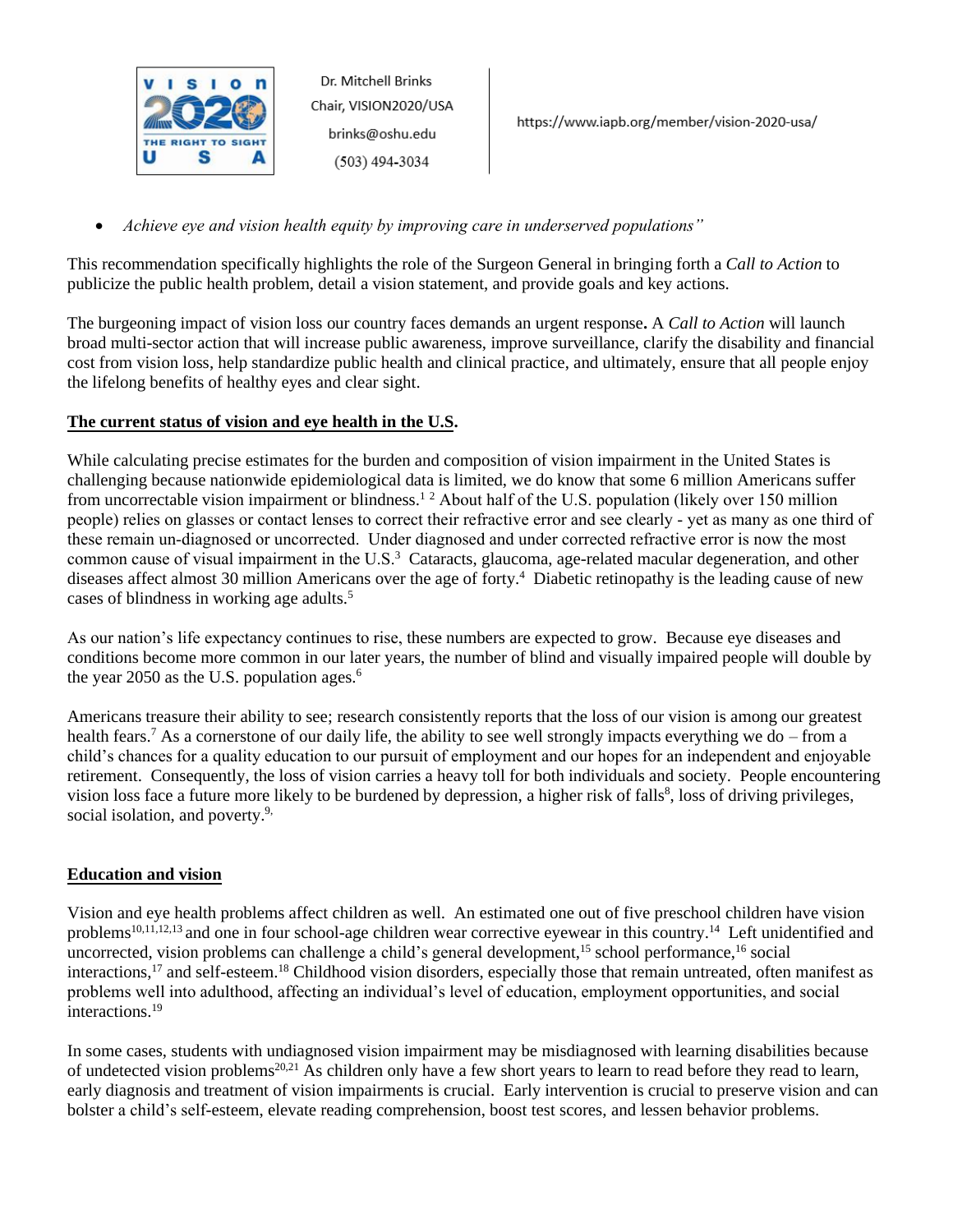

### **Financial costs**

Economically, vision loss and eye disease were estimated to cost the U.S. \$ 145 billion in 2014, making it the fifth most expensive health condition. Our aging and changing demographics could quintuple this economic toll to \$717 billion a year by 2050.<sup>22</sup> The financial well-being of each individual who experiences vision loss is likely to deteriorate as well. Early intervention, diagnosis, and treatment can often prevent vision loss and could reduce the economic burden from preventable chronic visual impairment.<sup>23</sup>

#### **Opportunities and challenges**

Fortunately, the heavy personal and economic burden of vision and eye problems can now often be prevented. Scientific advances can now offer effective treatments for major causes of vision loss in the U.S. Modifiable risk factors, such as time spent outdoors in childhood, diet, and exercise, can also greatly reduce the impact of vision loss and blindness. Recent innovations in retinal and optic nerve imaging have transformed glaucoma care. We can now detect this disease early and with precision, often prior to its hallmark nerve injury preventing this lead cause of vision loss among African Americans. Our ability to pre-empt and often reverse the damage to the eye from macular degeneration has advanced dramatically with new vascular growth inhibitors. This previously difficult-to-treat disease is now regularly addressed with routine clinic based treatments. Cataract surgery is highly cost-effective and widely available.

Diabetic retinopathy, which could surge in prevalence in coming years because of epidemic levels of diabetes, can now be treated effectively if diagnosed before major injury occurs. Telemedicine and artificial intelligence systems are useful tools in the hands of eye care providers and can improve access to care for the 100 million Americans at risk, yet will require further investment and leadership to serve their full potential. Many cases of vision loss originating in childhood can be prevented with early detection and treatment, sparing a lifetime of avoidable visual impairment or blindness for many Americans.

Our nation's public health leadership holds a unique opportunity to effect powerful change. Proven strategies to address the problem of eye disease and vision impairment could realize a powerful return on investments in our nation's vision and eye health, especially with the rising trends of U.S. vision loss. U.S. public health priorities have yet to fully recognize the broad impact of vision loss and eye disease and offer only limited support to reverse current trends. Our surveillance systems are inadequate to effectively identify the population groups and communities most affected by specific diseases.

# **Conclusion**

The NASEM report lays out a series of recommendations to achieve its stated objectives that: "(1) no person should live with vision impairment that could have been avoided or could be treated and (2) every person with chronic vision impairment should have access to community and health services that minimize the impact of vision loss on overall health and life."<sup>24</sup> To achieve these goals NASEM recommends a national Call to Action around solving the challenge of vision and eye health and is an important first step.

We at VISION 2020 / USA believe that the year 2020 will provide a rare and powerful opportunity to tap into the American public's awareness of vision and eye health. We, and the citizens of the United States, need your help to lead this effort and build a strong multi-sector response to this challenge.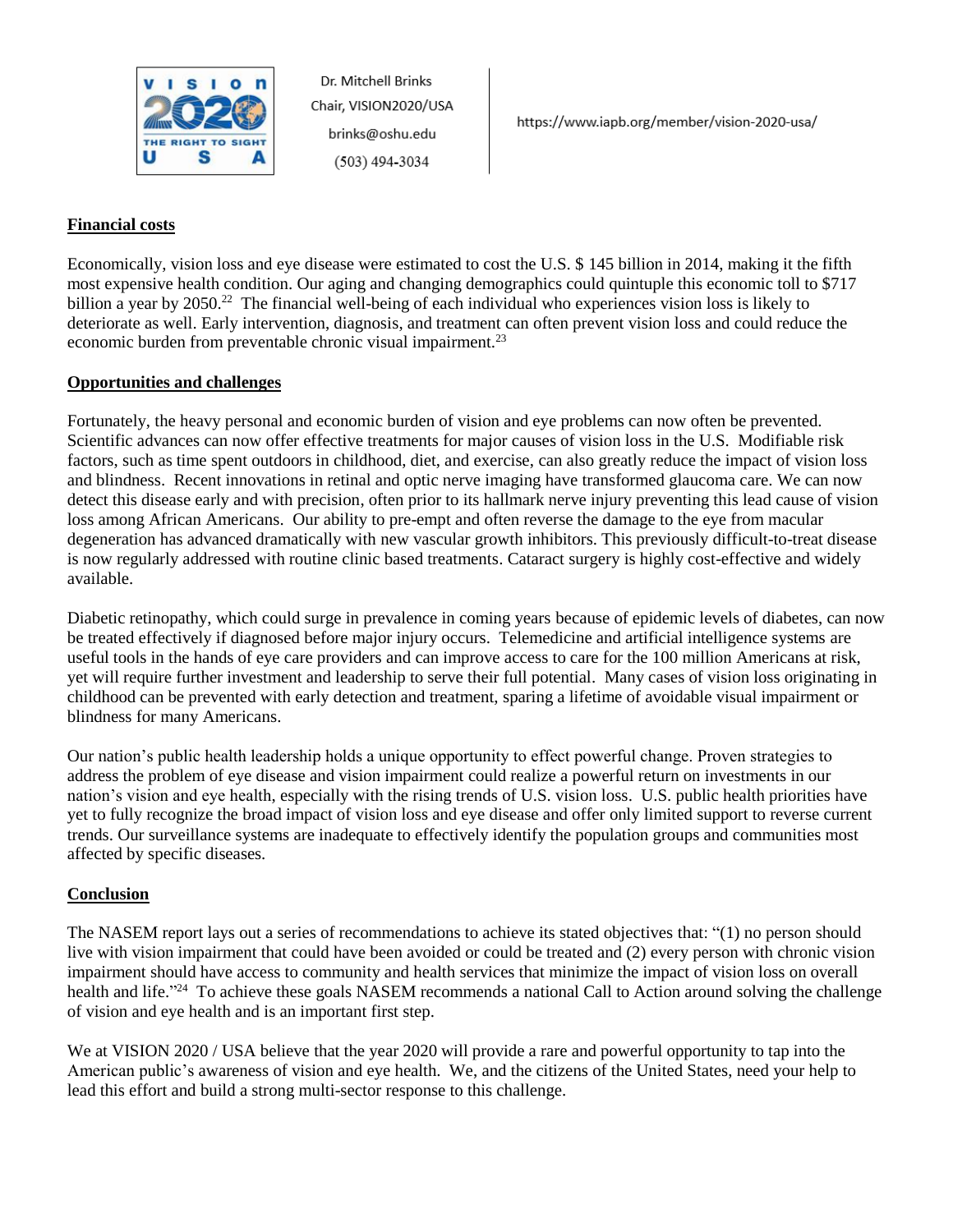

https://www.iapb.org/member/vision-2020-usa/

A *Call to Action* from the Office of the Surgeon General would provide our country with the direction and stimulus needed to align our national resources and address this urgent public health problem. The resulting investments in vision and eye health will prove to be highly cost-effective, both in the sphere of direct health care expenditures and as a powerful aide to the economic well-being of individuals and communities around our country. We believe the stature and weight of your office will be critical if we are to protect Americans against the rising tide of vision loss.

We look forward to the opportunity to forge a strong partnership between VISION 2020 / USA and the Office of the Surgeon General. We welcome the opportunity to meet with you in person and to further discuss specifics for this request for A *Call to Action* and the work of VISION 2020 / USA. Should you have any questions, or if we can be of any assistance, please do not hesitate to contact Dr. Mitchell Brinks, Chair of VISION 2020 / USA at [brinks@oshu.edu](mailto:brinks@oshu.edu) or (503) 494-3034.

Sincerely,

Mitchell V. Brinks, MD, MPH Chair, VISION 2020 / USA

Members' signatures to follow;

<sup>&</sup>lt;sup>1</sup> Varma, R., T. S. Vajaranant, B. Burkemper, S. Wu, M. Torres, C. Hsu, F. Choudhury, and R. McKean-Cowdin. 2016. Visual impairment and blindness in adults in the United States: Demographic and geographic variations from 2015 to 2050. *JAMA Ophthalmology*.

<sup>2</sup> Wittenborn, J., and D. Rein. 2013. *Cost of vision problems: The economic burden of vision loss and eye disorders in the United States*. New York: Prevent Blindness America.

<sup>&</sup>lt;sup>3</sup> Vitale, S., L. Ellwein, M. F. Cotch, F. L. Ferris, and R. Sperduto. 2008. Prevalence of refractive error in the United States, 1999–2004. *Archives of Ophthalmology* 126(8):1111–1119.

<sup>4</sup> National Eye Institute. 2016. Prevalence of Adult Vision Impairment and Age-Related Eye Diseases in America. https://nei.nih.gov/eyedata/adultvision\_usa . Accessed October 2018.

<sup>&</sup>lt;sup>5</sup> CDC (Centers for Disease Control and Prevention). 2011a. National diabetes fact sheet: National estimates and general information on diabetes and prediabetes in the United States, 2011. Atlanta, GA: CDC. http://www.cdc.gov/diabetes/pubs/pdf/ndfs\_2011.pdf

<sup>6</sup> Varma, R et al, "Visual impairment and blindness in adults in the United States: Demographic and Geographic Variations from 2015 to 2050," JAMA Ophthalmology, [DOI:10.1001/jamaophthalmol.2016.1284.](doi:10.1001/jamaophthalmol.2016.1284)

<sup>7</sup> Scott AW, Bressler NM, folkes S, Wittenborn JS, Jorkasky J. Public Attitudes About Eye and Vision Health. *JAMA Ophthalmol.* 2016;134(10):1111–1118. doi:10.1001/jamaophthalmol.2016.2627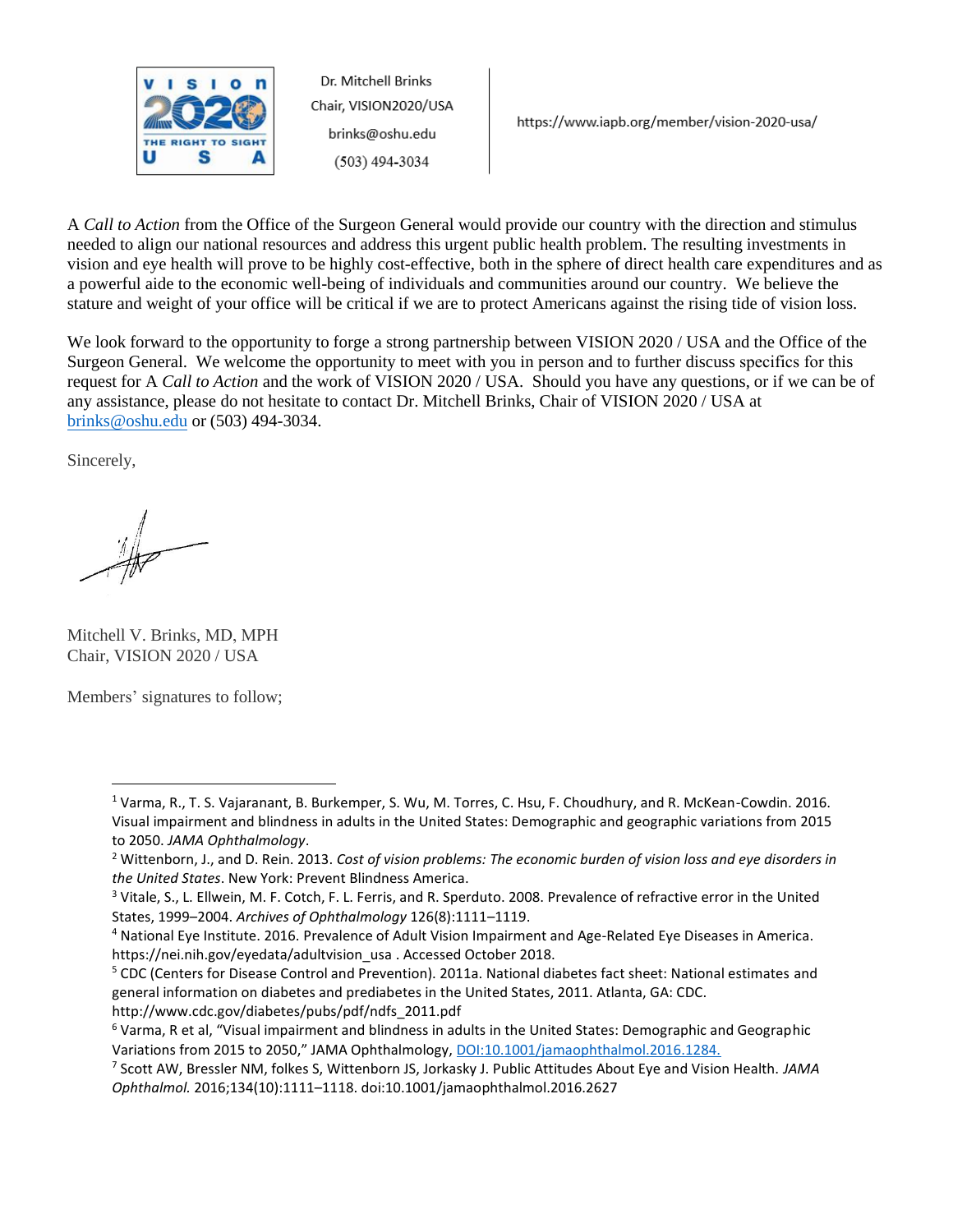

https://www.iapb.org/member/vision-2020-usa/

8 Ivers QR*,* Cumming GR*,* Mitchell P *&* Peduto JA*.* Risk factors for fractures of the wrist, shoulder and ankle: the Blue Mountains Eye Study*.* Osteoporos Int 2002*;* 13*:* 513*–*518*.*

9 Crews JE, Chou CF, Zack MM, Zhang X, Bullard KM, Morse AR, Saaddine JB. The association of health-related quality of life with severity of visual impairment among people aged 40–64 years: Findings from the 2006–2010 Behavioral Risk Factor Surveillance System. Ophthalmic Epidemiology. 2016b;23(3):145–153.

<sup>10</sup> Multi-Ethnic Pediatric Eye Disease Study Group. Prevalence of myopia and hyperopia in 6- to 72-month-old African American and Hispanic children: the Multi-Ethnic Pediatric Eye Disease Study. Ophthalmology 2010; 117:140-47.

 $11$  Wen G, Tarczy-Hornoch K, McKean-Cowdin R, et al. Prevalence of myopia, hyperopia, and astigmatism in non-Hispanic white and Asian children: Multi-Ethnic Pediatric Eye Disease Study. Ophthalmology 2013; 120:2109-16.

<sup>12</sup> Multi-Ethnic Pediatric Eye Disease Study Group. Prevalence of amblyopia and strabismus in African American and Hispanic children ages 6 to 72 months: the Multi-Ethnic Pediatric Eye Disease Study. Ophthalmology 2008; 115:1229-36.

<sup>13</sup> McKean-Cowdin R, Cotter SA, Tarczy-Hornoch K, et al. Prevalence of amblyopia or strabismus in Asian and non-Hispanic white preschool children: Multi-Ethnic Pediatric Eye Disease Study. Ophthalmology 2013; 120:2117-24.

<sup>14</sup> Kemper AR, Bruckman D, Freed GL. Prevalence and distribution of corrective lenses among school-age children. Optom Vis Sci 2004; 81:7-10.

<sup>15</sup> Roch-Levecq AC, Brody BL, Thomas RG, Brown SI. Ametropia, preschoolers' cognitive abilities, and effects of spectacle correction. Arch Ophthalmol 2008; 126:252-58.

<sup>16</sup> Goldstand S, Koslowe KC, Parush S. Vision, visual-information processing, and academic performance among seventh-grade schoolchildren: a more significant relationship than we thought? Am J Occup Ther 2005; 59:377-89. <sup>17</sup> Mojon-Azzi SM, Kunz A, Mojon DS. Strabismus and discrimination in children: are children with strabismus invited to fewer birthday parties? Br J Ophthalmol 2011; 95:473-76.

<sup>18</sup> Webber AL, Wood JM, Gole GA, Brown B. Effect of amblyopia on self-esteem in children. Optom Vis Sci 2008; 85:1074-81.

<sup>19</sup> Davidson S, Quinn GE. The impact of pediatric vision disorders in adulthood. Pediatrics 2011; 127:334-39.

<sup>20</sup> DeCarlo DK, ADHD and Vision Problems in the National Survey of Children's Health. Optom Vis Sci. 2016 May;93(5):459-65

<sup>21</sup> Solé Puig M, Attention-Related Eye Vergence Measured in Children with Attention Deficit Hyperactivity Disorder. PLoS One. 2015 Dec 22;10(12): e0145281

<sup>22</sup> Wittenborn, J., and D. Rein. 201. *The Future of vision: Forecasting the prevalence and cost of vision problems.* Chicago, IL: NORC at the University of Chicago.

<sup>23</sup> Wittenborn, J., and D. Rein. 2016. *The potential costs and benefits of treatment for undiagnosed eye disorders*. Paper prepared for the Committee on Public Health Approaches to Reduce Vision Impairment and Promote Eye Health.

[http://www.nationalacademies.org/hmd/~/media/Files/Report%20Files/2016/UndiagnosedEyeDisordersCommissi](http://www.nationalacademies.org/hmd/~/media/Files/Report%20Files/2016/UndiagnosedEyeDisordersCommissionedPaper.pdf) [onedPaper.pdf.](http://www.nationalacademies.org/hmd/~/media/Files/Report%20Files/2016/UndiagnosedEyeDisordersCommissionedPaper.pdf)

<sup>24</sup> National Academies of Sciences, Engineering, and Medicine. 2016. *Making eye health a population health imperative: Vision for tomorrow.* Washington, DC: The National Academies Press.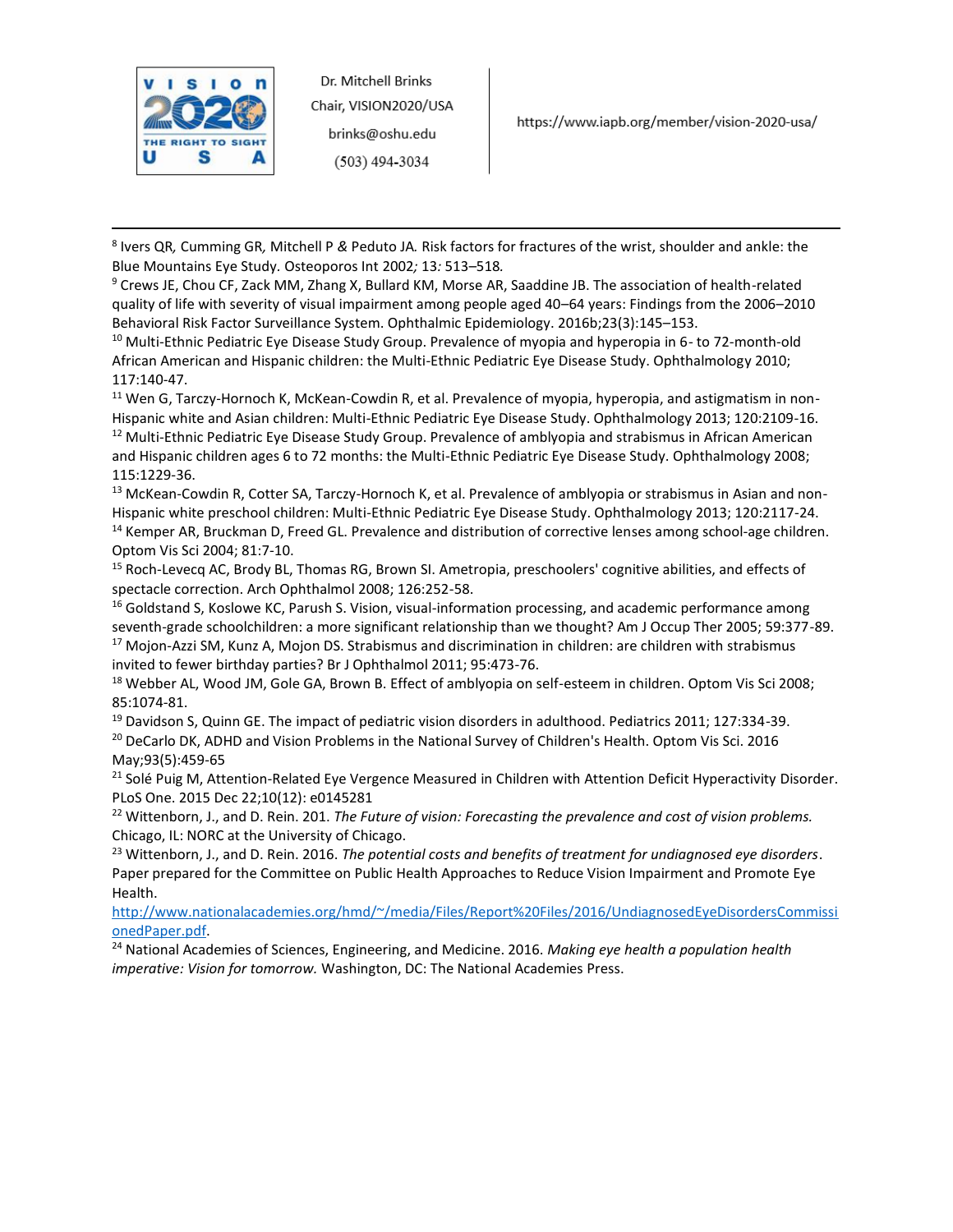American Academy of Ophthalmology David W. Parke II, MD Chief Executive Officer

Your W. Talk a no



AMERICAN ACADEMY OF OPHTHALMOLOGY\* Protecting Sight. Empowering Lives.

American Academy of Optometry Barbara Caffery, OD, PhD, FAAO President

<u> Barbara (</u>



American Optometric Association Samuel Pierce, OD President



Brien Holden Vision Institute Yvette Waddell, MBA, GAICD, JP Chief Executive Officer



Vision for Everyone Everywhere ...

Casey Eye Institute David Wilson Professor and Chair

David J Wilson



Dana Center for Preventive Ophthalmology David Steven Friedman Director

Dean McGee Eye Institute Bradley K. Farris, MD Professor, Department of Ophthalmology

The Association for Research in Vision and Ophthalmology Iris M. Rush, CAE Executive Director

m. Rust

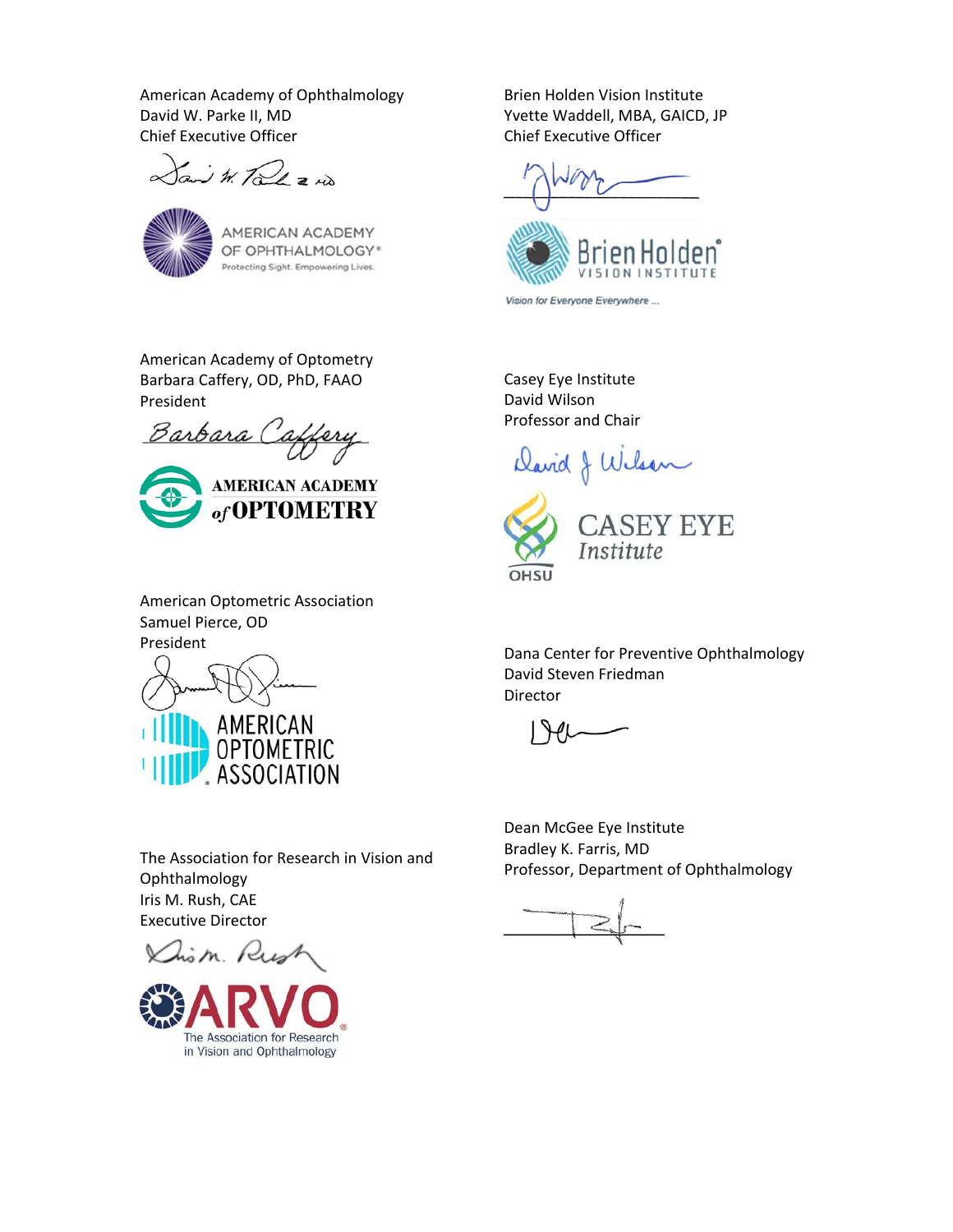Eye Bank Association of America Kevin P. Corcoran CAE President & CEO

 $260$  and



Illinois College of Optometry Sandra S. Block, OD, M Ed, MPH, FAAO, FCOVD, DNAP Professor, Medical Director, School‐based Vision Clinics

Sandra Block

International Agency for the Prevention of Blindness North America Region Suzanne Gilbert, PhD, MPH Chairperson, IAPB NA Region

Syranne Gilbert



International Eye Foundation Victoria M. Sheffield President & CEO

UNDATI

Lighthouse Guild Alan R. Morse, JD, PhD President and CEO



Hellen Keller International Nick Kourgialis Vice President, Eye Health





**Helen Keller INTERNATIONAL** 

Himalayan Cataract Project Job Heintz, JD MSL Chief Executive Officer

 $H<sub>ext</sub>$ 

blindness Himalayan Cataract Project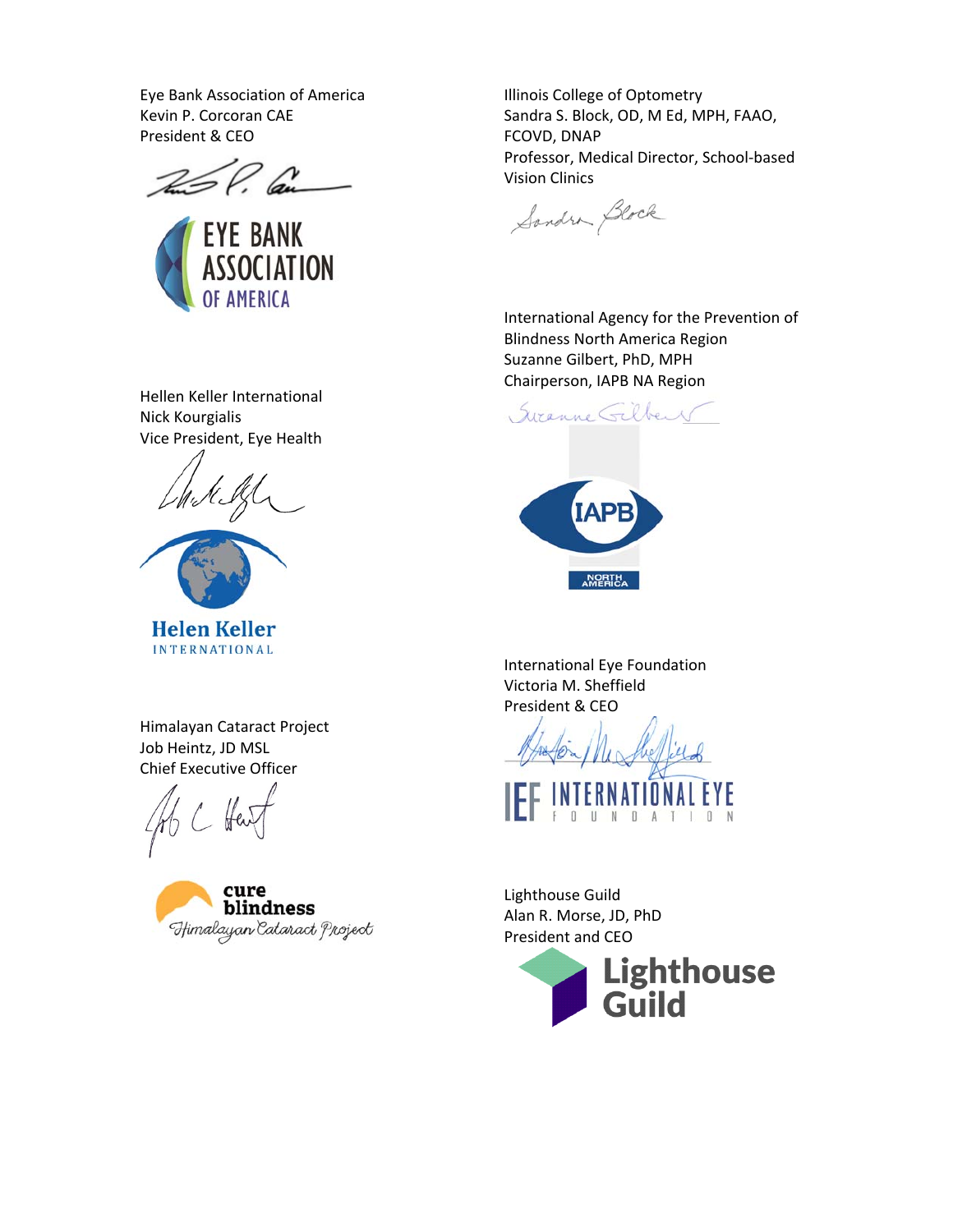Lions Clubs International J. Frank Moore III Executive Administrator & Secretary



National Alliance for Eye and Vision

orkas

Research

James F. Jorkasky Executive Director

Prevent Blindness Jeff Todd President + CEO

Prevent ndness®

**Bringing Americans to Eye Care** 

SEE International Randal Avolio President/CEO

Al Croolin Z

international

SEVA Foundation Kate Moynihan Executive Director



Orbis International John Robert Ranck President & CEO

25 YEARS OF LEADERSHIP